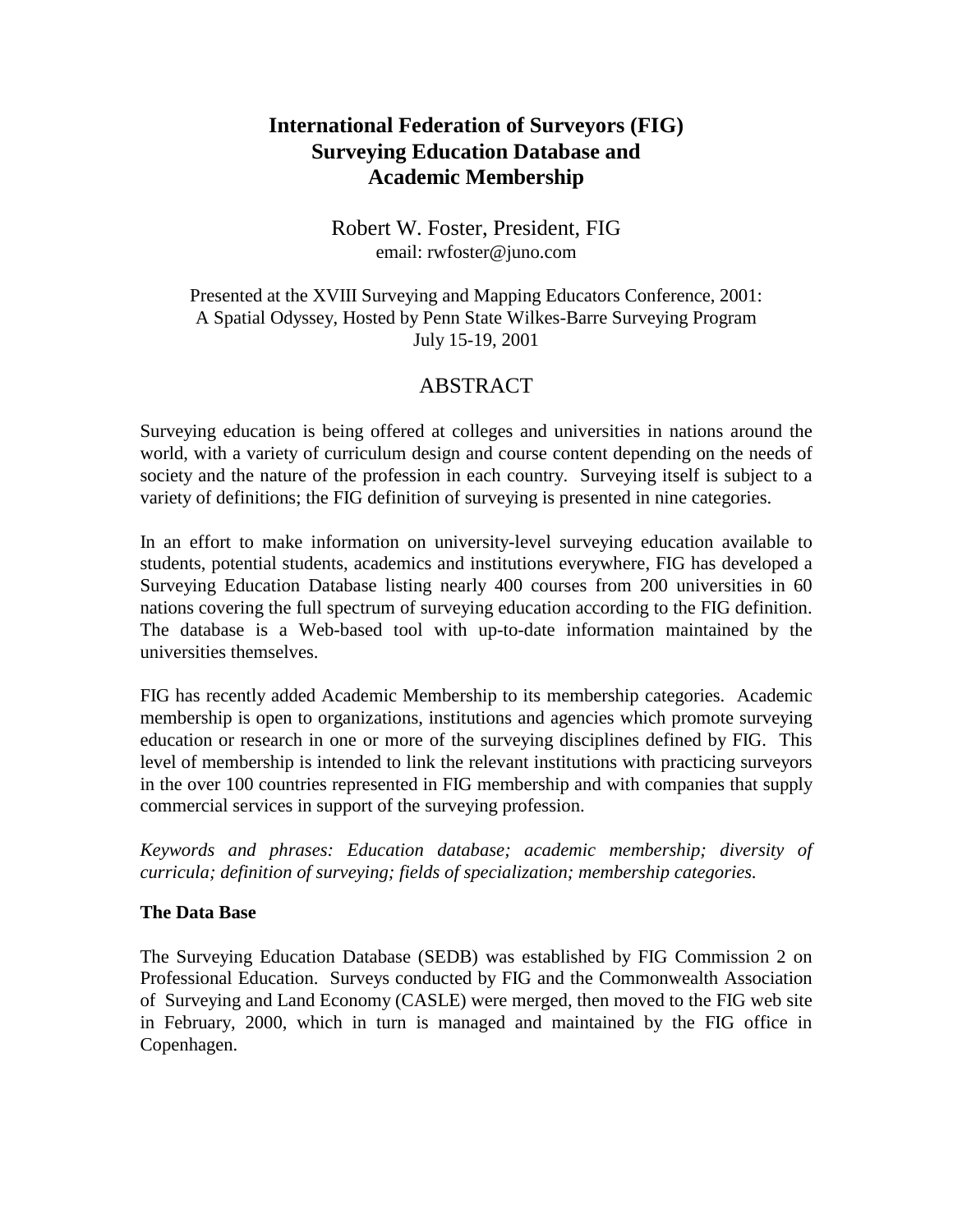Any academic department offering graduate and post-graduate courses in any surveying discipline may place a standard entry on the SEDB which currently contains information from 229 departments in 202 institutions with over 370 surveying courses in 60 countries (as of May, 2001). Departments are responsible for up-dating the information which they place on the SEDB. Countries and institutions not yet included in the data base are encouraged to provide the relevant data.

The data base is intended to enable students and potential students from around the world to search out fields of study in surveying at the under-graduate and graduate level. It also serves as a source of information for educators both for purposes of comparison and for networking. The statistics feature of the data base makes it possible to make an analysis of surveying education world-wide.

The FIG definition of surveying describes nine activities "which may occur either on, above or below the surface of the land or the sea and may be carried out in association with other professionals". Those activities, briefly, are:

- the determination of the size and shape of the earth,
- the positioning of physical features, structures and engineering works,
- the determination of the position of boundaries of public or private land,
- the design, establishment and administration of geographic information systems,
- the study of the natural and social environment for the planning of development in urban, rural and regional areas,
- the planning, development and redevelopment of property,
- the assessment of value and the management of property,
- the planning, measurement and management of construction works and
- the production of plans, maps, files, charts and reports.

In the United States only one of those nine is the exclusive activity of the licensed surveyor in most jurisdictions. Four more are activities commonly performed by some US surveyors. The remaining four activities are not considered to be within the scope of what we usually recognize as "surveying" in the US. This diversity of surveying disciplines is mirrored in the course content of surveying as taught around the world. The SEDB lists the following fields of specialization:

- geodetic, land and cadastral and/or engineering surveying,
- planning, development and land use management (rural/agricultural and urban),
- building/architectural surveying,
- hydrographic surveying,
- minerals surveying,
- property,
- quantity,
- construction economics,
- valuation and real estate management and
- geographic information management/systems.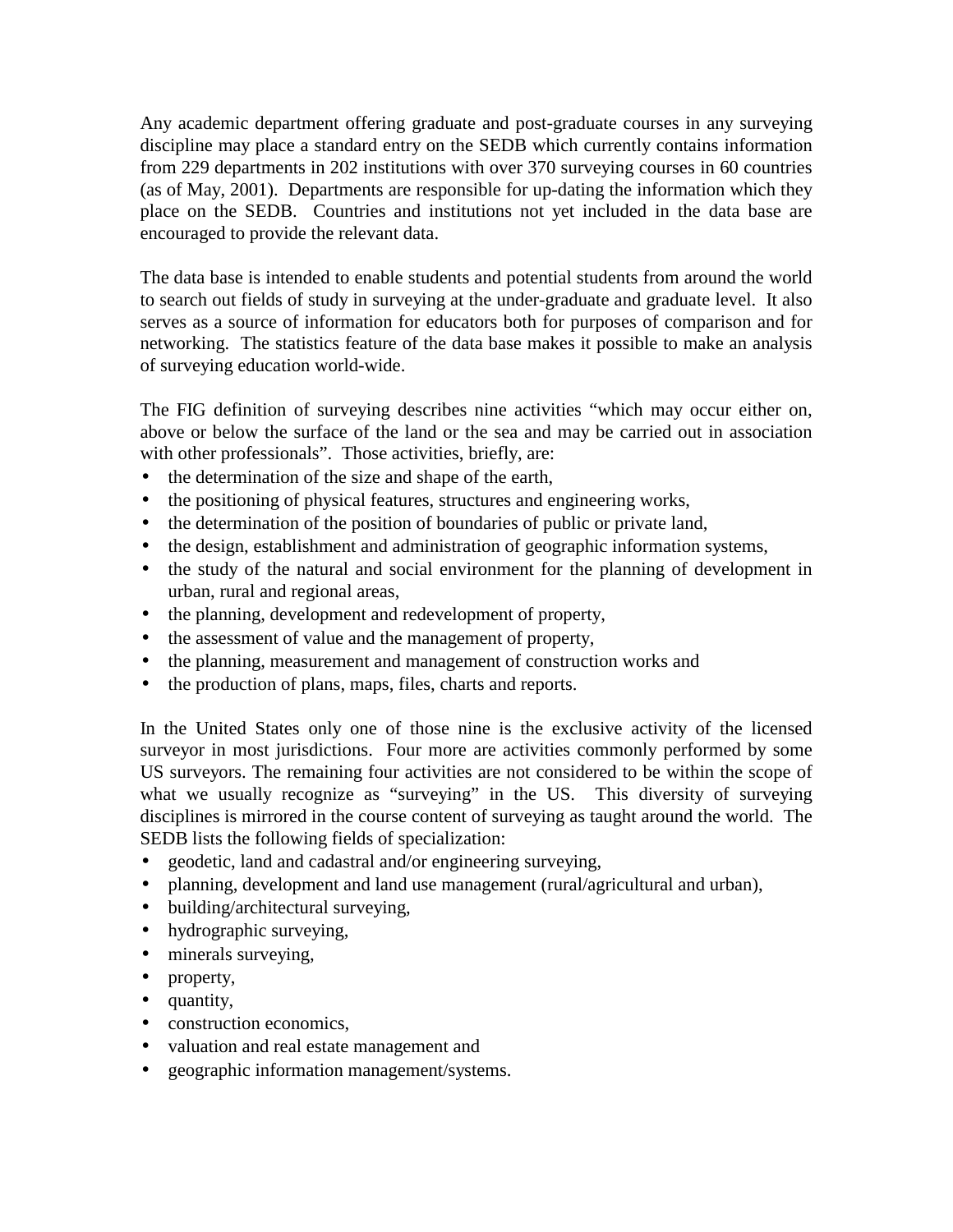The diversity of curricula is further reflected in the departmental designations of universities listed in the SEDB. For instance it is

- the Department of Spatial Sciences at Curtin University of Technology (Australia),
- the department of Cartographic Engineering at the Federal University of Pernambuco (Brazil),
- the Department of Geodetic Sciences and Remote Sensing at Laval University (Canada), the School of Surveying and Planning at Aalborg University (Denmark),
- the Department of Geosciences at Dresden University,
- the Department of Land Surveying and Geo-Informatics at Hong Kong Polytechnic University,
- the Department of Geodesy and Cadastre at Vilnius Gediminas Technical University (Lithuania),
- the Department of Surveying and Land Studies at Papua New Guinea University of Technology,
- the Department of Geodetic Engineering at the University of the Philippines,
- the School of Building & Estate Management at the National University of Singapore,
- the Department of Quantity Surveying and Construction Management at University of the Orange Free State (South Africa),
- the Institute of Engineering Surveying and Space Geodesy at the University of Nottingham (UK) and
- the Department of Geography at the University College London.

In the United States we have Surveying Engineering Technology at New Jersey Institute of Technology, Surveying Engineering at New Mexico State University, and Civil and Environmental Engineering and Geodetic Science at Ohio State University, among others.

Course content and departmental designations indicate not only the broad array of disciplines within surveying world-wide, but the effort of educational institutions to satisfy the needs of their own national circumstances as well. The FIG Surveying Education Data Base is a demonstration of this diversity; it is an opportunity for access to information about educational opportunities, which is of value not only to the education community but to the whole surveying profession. Surveying education at the college and university level is the life-blood of the surveying profession, a fact that is especially relevant here in the US where the profession struggles to define itself and assure a place for itself in the evolving technologies and institutions of this new century.

#### **Academic Membership**

In 1998 FIG introduced a new form of membership for organizations, institutions or agencies which promote education or research in one or more of the surveying disciplines. A feature of this initiative is that it will link universities or their faculties or departments that are responsible for surveying education with practicing surveyors in 110 or more countries and with companies which provide commercial services in support of the surveying profession.